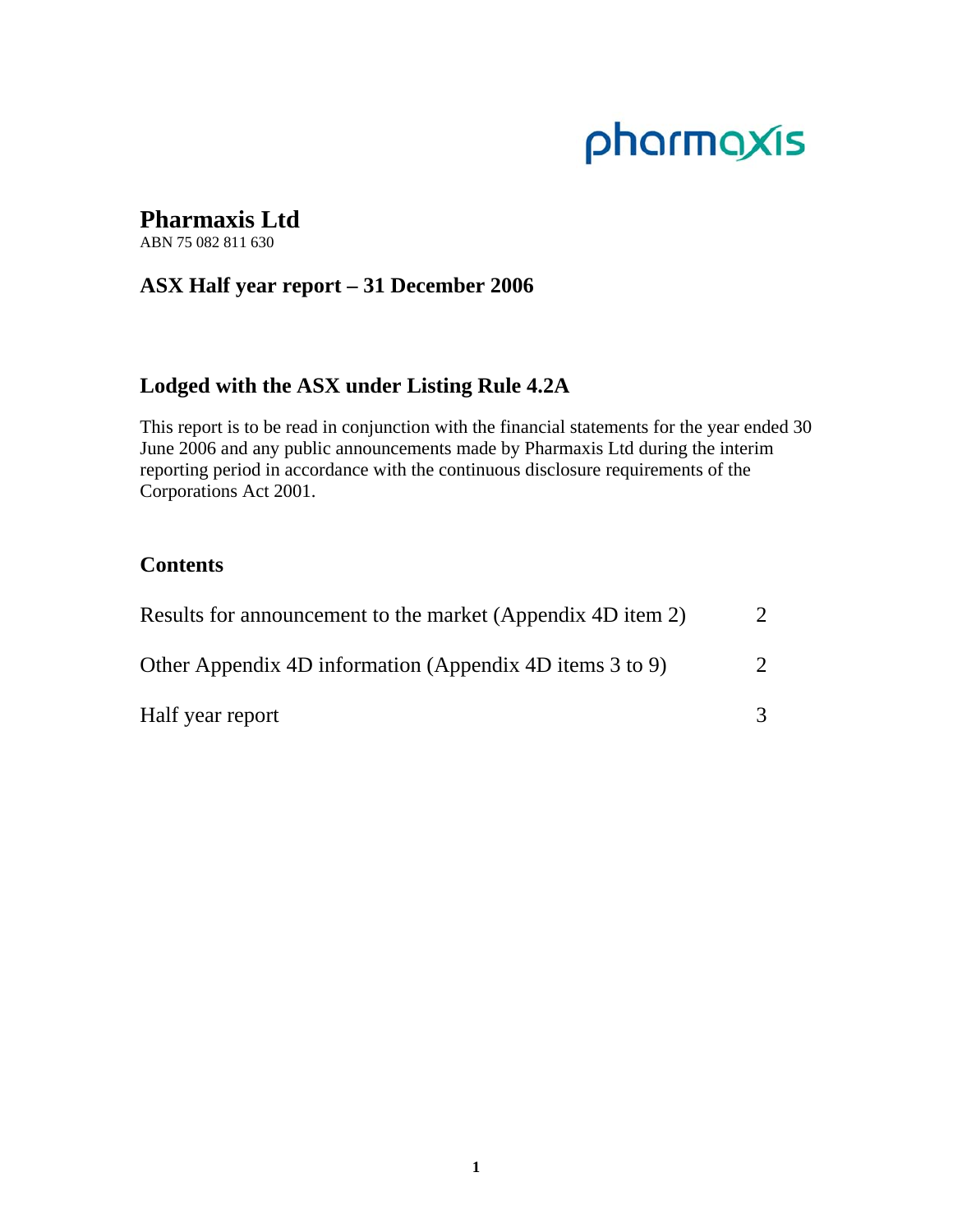ABN 75 082 811 630

# **Reporting period: Half year ended 31st December 2006 (Previous corresponding period: Half year ended 31st December 2005)**

# **Results for announcement to the market**

|                                                               |                        |      |    | A\$'000   |
|---------------------------------------------------------------|------------------------|------|----|-----------|
| <b>Revenue</b> from ordinary activities                       | $\mathbf{U}\mathbf{p}$ | 101% | to | 2,893     |
| <b>Profit (loss)</b> from ordinary activities after tax       | Up                     | 102% | to | (13,278)  |
| Net profit(loss) for the half year attributable to<br>members | Up                     | 102% | to | (13, 278) |

# **Dividends**

It is not proposed to pay a dividend

# **Other Appendix 4D information**

|                                        | 31 December<br><u>2006</u> | 31 December<br><u>2005</u> |
|----------------------------------------|----------------------------|----------------------------|
| Net tangible assets per ordinary share | \$0.48                     | \$0.62                     |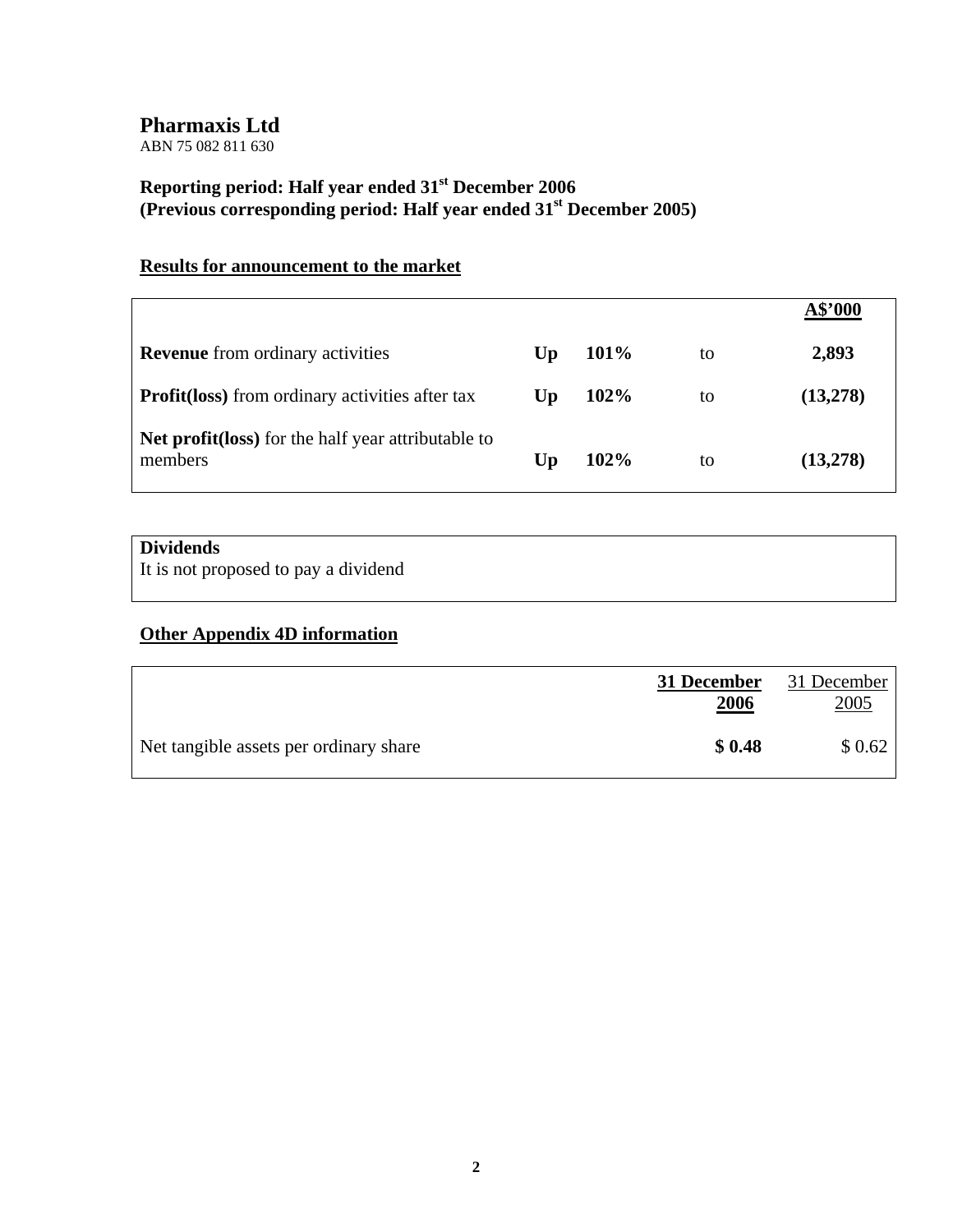# **Pharmaxis Ltd Half Year Report - 31 December 2006**

# **Contents**

|                                          | Page           |
|------------------------------------------|----------------|
| Directors' report                        | 2              |
| Auditors' Independence Declaration       | 5              |
| Income statement                         | 6              |
| Balance sheet                            | $\overline{7}$ |
| Statement of changes in equity           | 8              |
| Cash flow statement                      | 9              |
| Notes to the financial statements        | 10             |
| Directors' declaration                   | 14             |
| Independent review report to the members | 15             |

This half year report covers both Pharmaxis Ltd as an individual entity and the consolidated entity consisting of Pharmaxis Ltd and its subsidiary. The financial report is presented in the Australian currency.

Pharmaxis Ltd is a company limited by shares, incorporated and domiciled in Australia. Its registered office and principal place of business is:

Pharmaxis Ltd Unit 2, 10 Rodborough Road Frenchs Forest, Australia 2086

This interim financial report does not include all the notes of the type normally included in an annual financial report. Accordingly, this report is to be read in conjunction with the financial statements for the year ended 30 June 2006 and any public announcements made by Pharmaxis Ltd during the interim reporting period in accordance with the continuous disclosure requirements of the *Corporations Act* 2001.

A description of the nature of the consolidated entity's operations and its principal activities is included in the review of operations and activities in the directors' report which is not part of this financial report.

The half year report was authorised for issue by the directors on 8<sup>th</sup> February 2007. The company has the power to amend and reissue the financial report.

Through the use of the internet, we have ensured that our corporate reporting is timely, complete, and available globally at minimum cost to the group. Press releases, financial reports and other information are available at our website: www.pharmaxis.com.au.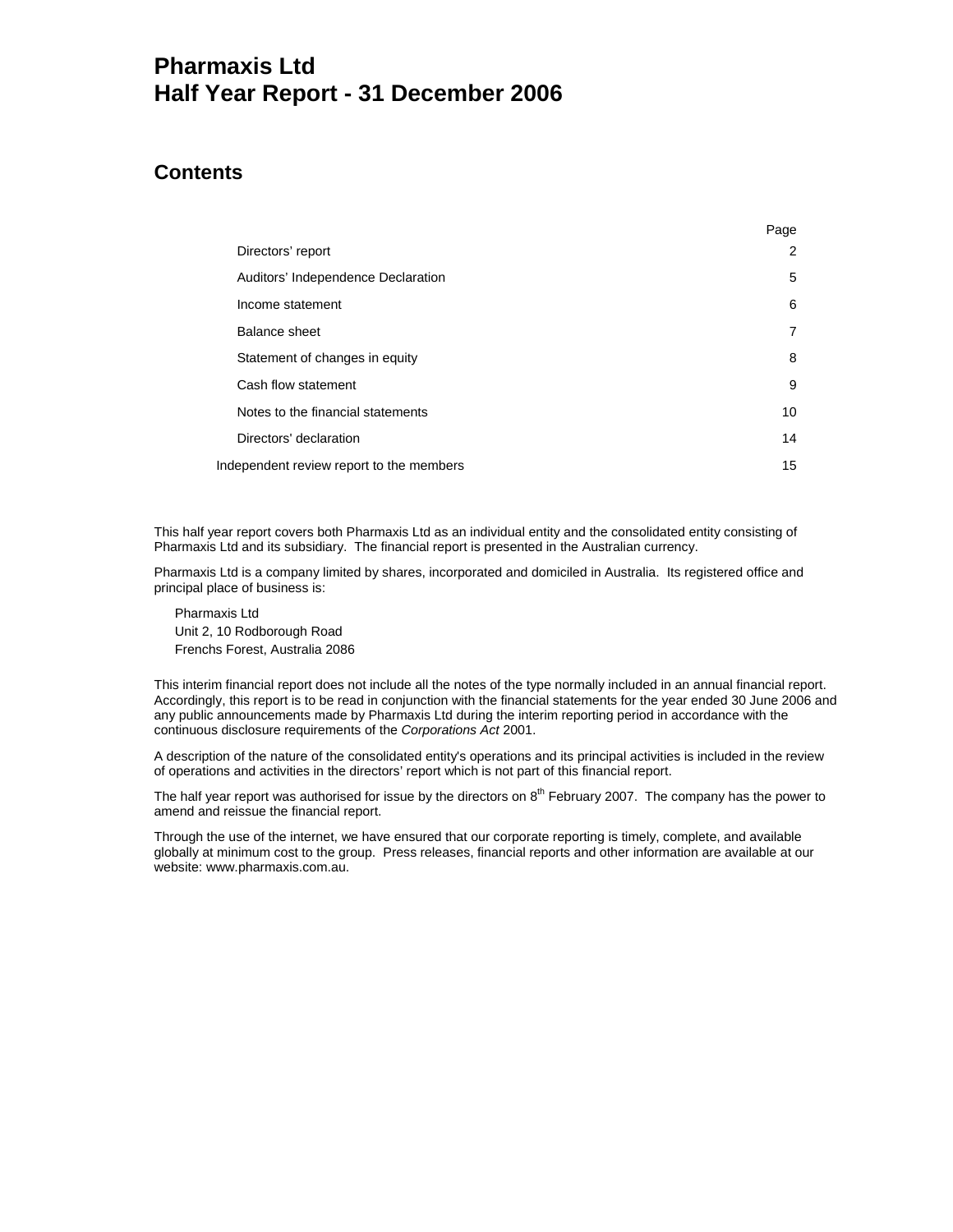# **Directors Report**

For the half-year ended 31 December 2006

Your directors present their report on the group for the half-year ended 31 December 2006.

# **Directors**

The following persons were directors of the company during the whole of the half-year and up to the date of this report:

Denis Hanley Alan Robertson Charles Kiefel Malcolm McComas Peter Farrell John Villiger (appointed 15<sup>th</sup> November 2006) Brigitte Smith (retired 26<sup>th</sup> October 2006)

# **Review of operations**

# *Overview*

Major milestones achieved during the first half of fiscal 2007 included:

- Marketing approval received for Aridol in Sweden, the key first approval in the European mutual recognition procedure
- Appointment of Aridol distributors for Greece, Italy and Netherlands
- Aridol marketing application filed in Switzerland
- First shipments of Aridol to the United States and Europe
- Closed and reported the US Phase III clinical trial of Aridol
- The United States Food and Drug Administration granted fast track status to Bronchitol for cystic fibrosis
- Regulatory approval received to commence the UK arm of a Phase III clinical trial to evaluate Bronchitol in patients suffering from cystic fibrosis

| <b>Financial Highlights</b>             | 31 December | 31 December |
|-----------------------------------------|-------------|-------------|
|                                         | 2006        | 2005        |
|                                         | \$'000      | \$'000      |
| Revenue from sale of goods              | 117         |             |
| Cost of sales                           | (29)        |             |
| <b>Gross profit</b>                     | 88          |             |
| Interest income                         | 2,776       | 1,436       |
| Government research grants              | 1,187       | 430         |
| Other expenses from ordinary activities |             |             |
| Research & development expenses         | (13, 772)   | (5,646)     |
| Administration expenses                 | (1,881)     | (2, 182)    |
| Commercial expenses                     | (1,616)     | (603)       |
| Foreign exchange losses                 | (52)        |             |
| Loss before income tax                  | (13, 270)   | (6, 565)    |
| Income tax expense                      | (8)         |             |
| Loss for the period                     | (13, 278)   | (6, 565)    |
| Cash and cash equivalents               | 86,073      | 106,434     |
| Net assets                              | 86,419      | 108,906     |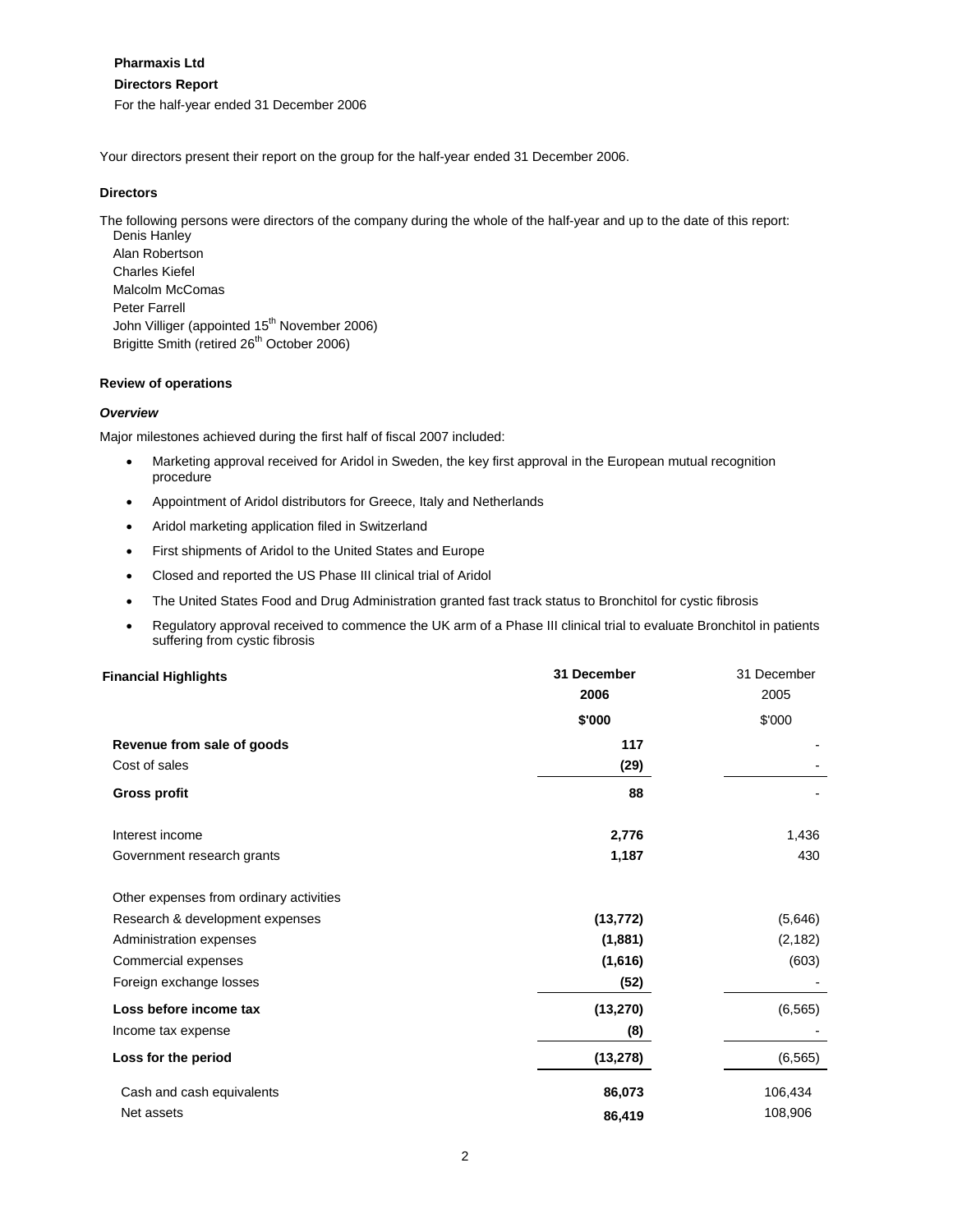# **Directors Report**

For the half-year ended 31 December 2006

## *Revenue from sale of goods:*

The group shipped Aridol to customers in the United States, Sweden and Australia during the period, following approval and the first commercial sale of Aridol in the second half of the 2006 financial year. Gross margin was 75% of sales value.

## *Grant income:*

Grant income in the half-year ended 31 December 2006 derives predominantly from the Pharmaceuticals Partnerships Program (P3) grant awarded to the group in April 2004. The grant payable to Pharmaxis is calculated at 30% of the increase of eligible R&D expenditure over a base amount (derived from average prior year expenditures), less other research grants received in the period. Predominantly all of the grant income in the half-year ended 31 December 2005 derived from a R&D Start Grant for the development of new treatments for cystic fibrosis which concluded in December 2005.

## *Interest:*

The increase in interest income is attributable to the greater level of funds invested during the first half of fiscal 2007. The group started the current fiscal year with \$98 million of cash and bank accepted bills of exchange. By contrast, the group started the 2006 fiscal year with \$33 million of cash and bank accepted commercial bills to which was added approximately \$80 million in November 2005 from a capital raising in Australia and the United States.

## *Research & development expenses:*

Research & development expenses increased by approximately \$8.1 million in the first half of fiscal 2007 compared to the first half of fiscal 2006. There are presently five components to research & development expenses:

- 1. The research unit based at the John Curtin School of Medical Research within the Australian National University accounted for approximately 2 percent of our total research and development expenditure in the current half-year. The research unit is focused on autoimmune diseases. The work of this research unit was transferred to our North Ryde facilities during the current half year and the level of expenditure in the first half of fiscal 2007 therefore decreased by over 60% compared to the first half of fiscal 2006.
- 2. The drug discovery unit based in leased laboratories at North Ryde was opened in the second-half of fiscal 2006. This unit accounted for approximately 4 percent of our total research and development expenditure in the current half-year. It is focused on autoimmune and respiratory drug discovery and during the current half year assumed responsibility for all research work previously carried out at the Australian National University. This area of expenditure accounted for approximately seven percent of the increase in overall research & development expenditure during the current half-year.
- 3. The preclinical development group located at our Frenchs Forest facility accounted for approximately 12 percent of our total research and development expenditure in the current half-year and increased by approximately 81 percent compared to the prior comparable period. This group is managing the outsourced safety/toxicology studies of the Aridol and Bronchitol products and the preclinical development of lead compounds in the autoimmune area. Predominantly all of the expenditure in the current half-year related to the Aridol and Bronchitol safety studies. This area of research accounted for approximately nine percent of the increase in overall research & development expenditure during the current half-year.
- 4. The clinical group located at our Frenchs Forest Facility accounted for approximately 62 percent of our total research and development expenditure in the current half-year and increased by approximately 238 percent compared to the prior comparable period. The clinical group designs and monitors the clinical trials run by the group. The majority of the expenditures of this group are directed at hospitals and other services related to the conduct and analysis of clinical trials. This increase in expenditure reflects the increased number of active clinical trials in the first half of fiscal 2007. This area of research accounted for approximately 74 percent of the increase in overall research & development expenditure during the current half-year.
- 5. Manufacturing. The TGA registered manufacturing facility at Frenchs Forest is focused on producing material for clinical trials and developing enhanced manufacturing processes. It is therefore classified as a research & development expenditure. Manufacturing accounted for approximately 20 percent of our total research and development expenditure in the current half-year and increased by approximately 63 percent compared to the prior comparable period, reflecting production of material for clinical trials and preclinical development and product stability studies required to support registration applications. This area of expenditure accounted for approximately 15 percent of the increase in overall research & development expenditure during the current half-year.

#### *Administration expenses:*

Administration expenses include accounting, administration, recruitment and public company costs. Administration expenses for the current half-year were \$1.9 million, a decrease of 14 percent over the prior comparable period. The decrease in administration expenses in the current half-year is mainly attributable to the half-year ended 31 December 2005 including one-off costs incurred in listing the Company on Nasdaq and reduced staff relocation expenses in the current half year.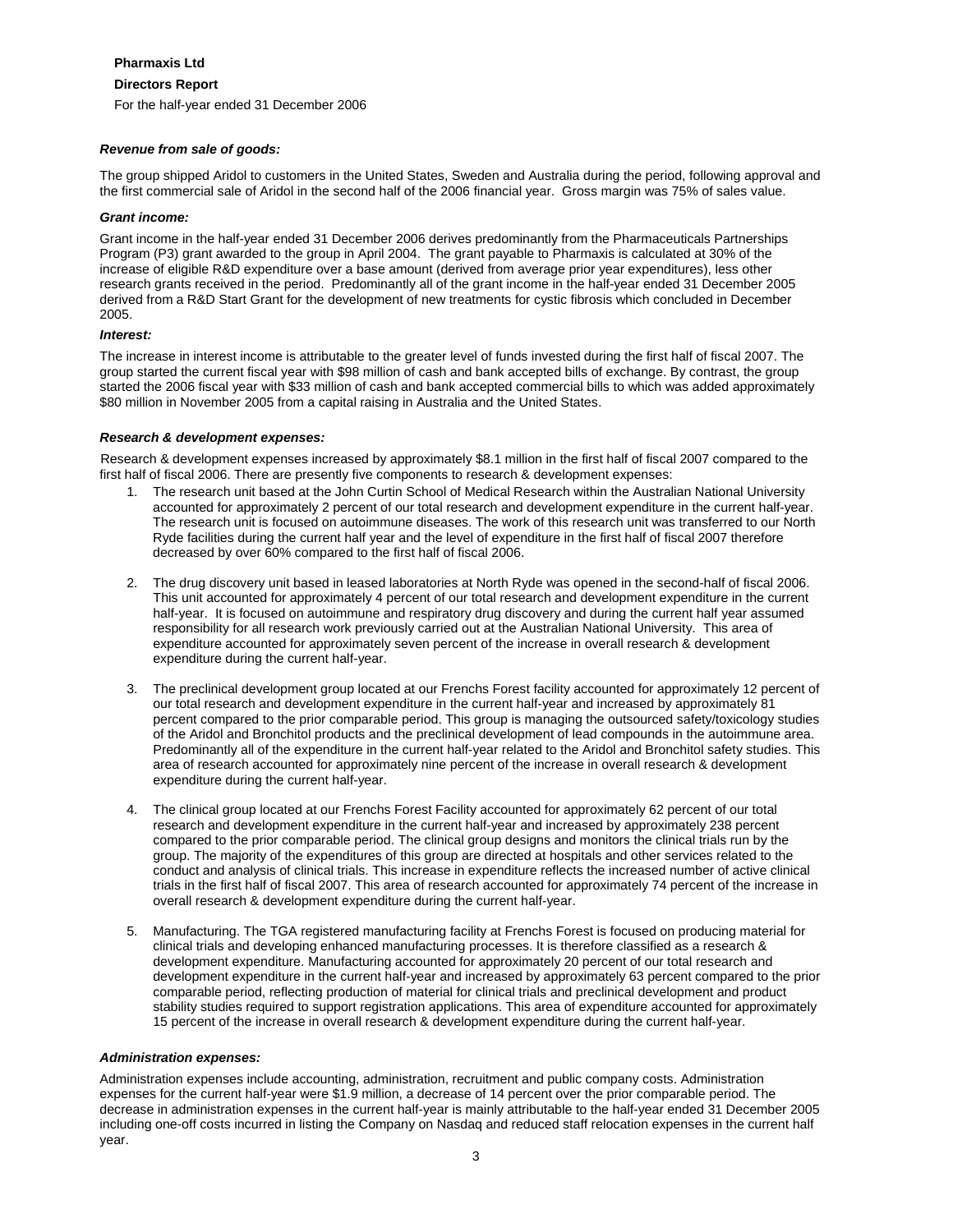#### **Directors Report**

For the half-year ended 31 December 2006

#### *Commercial expenses:*

The commercial group is responsible for the launch of Aridol in Australia, Europe and the United States. The 168% increase in commercial expenses is directly related to the increased level of activity as the group launched Aridol in Australia and prepared for the commercial launch in Europe.

#### *Foreign exchange losses:*

Foreign exchange losses relate to the movement in foreign exchange rates between the point in time when invoices from overseas suppliers are booked as liabilities and the date on which the invoices are paid.

#### *Income tax expense:*

Income tax expense relates to income generated by the Group's UK subsidiary which was incorporated during the year and is currently reimbursed for its expenditures on a cost plus basis upon which tax is payable.

#### **Balance Sheet:**

The group ended the half year with \$86 million in cash and bank accepted commercial bills.

Major items of capital expenditure during the period included the installation of additional laboratory equipment to permit higher QC capacity and support US FDA approval.

Shareholders are advised that additional information concerning the group's progress in the quarter ended 31<sup>st</sup> December 2006 is contained in the December 2006 Quarterly Report to Shareholders, available on the Pharmaxis website.

#### **Auditors' independence declaration**

A copy of the auditors' independence declaration as required under section 307C of the Corporations Act 2001 is set out on page 5.

#### **Rounding of amounts**

The Company is of a kind referred to in Class Order 98/100, issued by the Australian Securities & Investments Commission, relating to the "rounding off" of amounts in the directors' report and financial report. Amounts in the directors' report and financial report have been rounded off to the nearest thousand dollars in accordance with that Class Order.

This report is made in accordance with a resolution of the directors.

Alow D. Roberton

Alan D Robertson Director

8<sup>th</sup> February 2007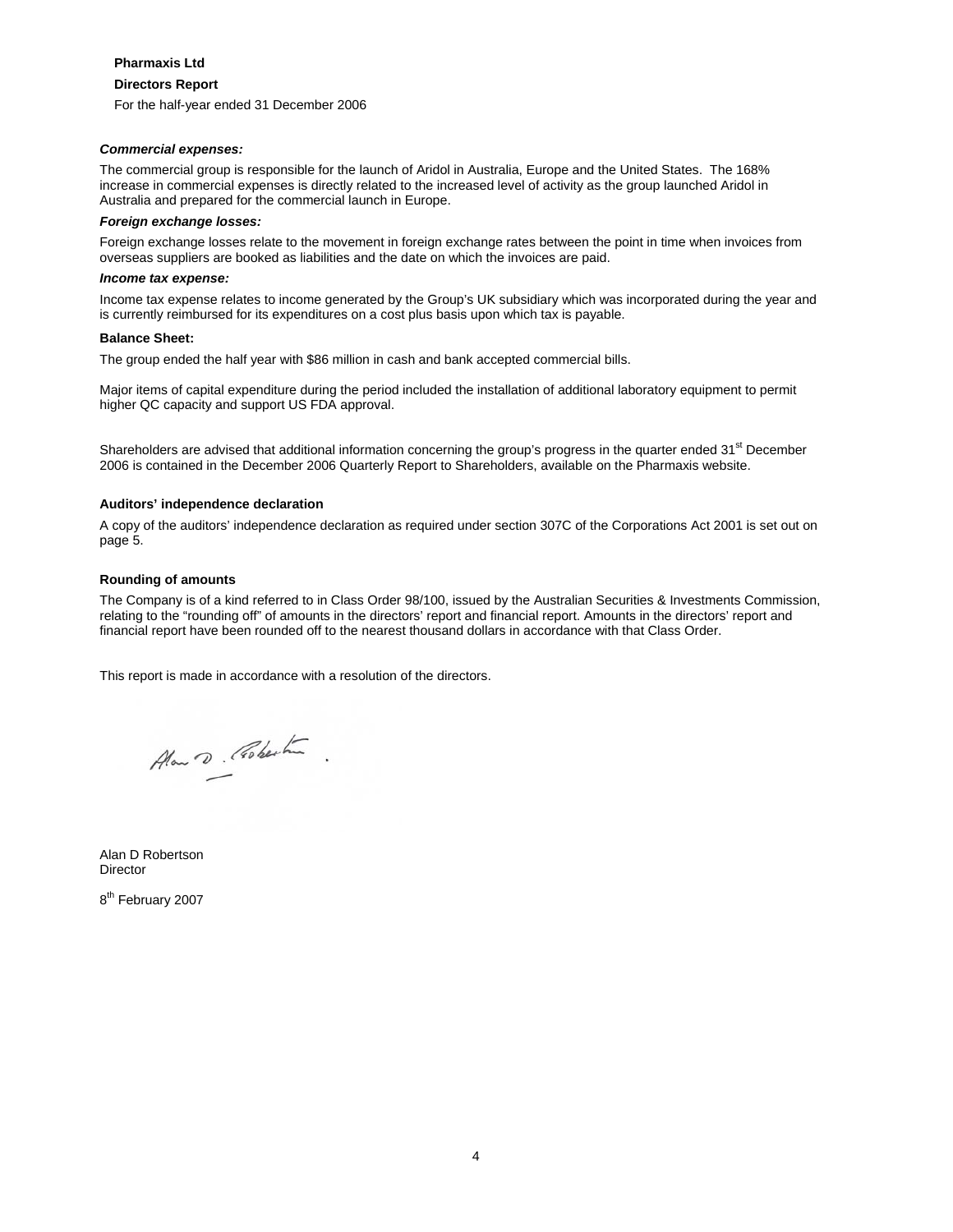# **PRICEWATERHOUSE COPERS**

#### PricewaterhouseCoopers ABN 52 780 433 757

Darling Park Tower 2 201 Sussex Street GPO BOX 2650 SYDNEY NSW 1171 DX 77 Sydney Australia www.pwc.com/au Telephone +61 2 8266 0000 Facsimile +61 2 8266 9999

# **Auditors' Independence Declaration**

As lead auditor for the review of Pharmaxis Ltd for the half year ended 31 December 2007, I declare that to the best of my knowledge and belief, there have been:

- a) no contraventions of the auditor independence requirements of the Corporations Act 2001 in relation to the audit; and
- b) no contraventions of any applicable code of professional conduct in relation to the audit.

This declaration is in respect of Pharmaxis Ltd and the entities it controlled during the period.

**WHB Seaton** 

Sydney 8 February 2007

Partner PricewaterhouseCoopers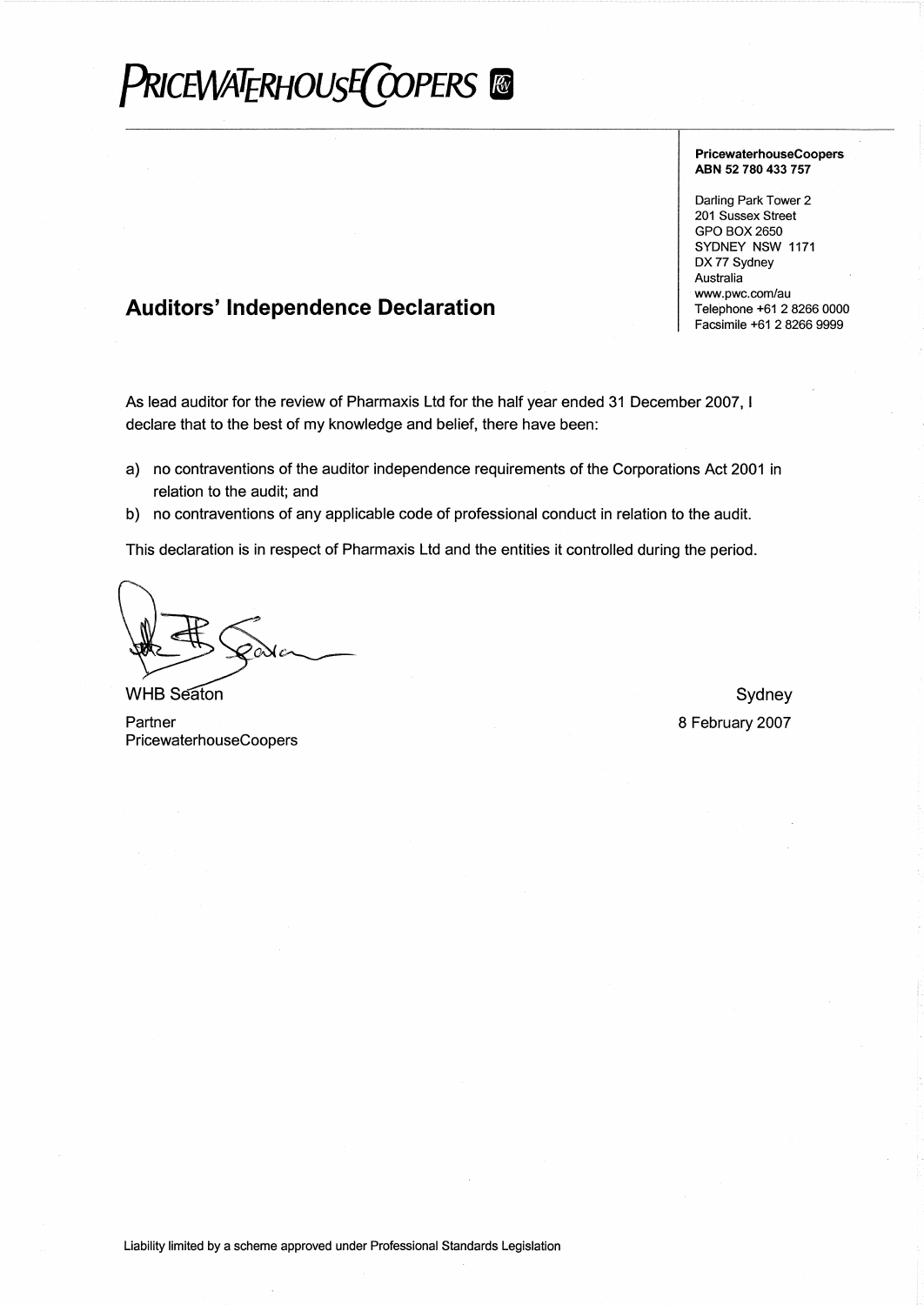# **Income statement**

For the half-year ended 31 December 2006

|                                         |                | 31 December | 31 December |
|-----------------------------------------|----------------|-------------|-------------|
|                                         |                | 2006        | 2005        |
|                                         | <b>Notes</b>   | \$'000      | \$'000      |
| Revenue from continuing operations      |                |             |             |
| Revenue from sale of goods              | $\overline{2}$ | 117         |             |
| Cost of sales                           |                | (29)        |             |
| <b>Gross profit</b>                     |                | 88          |             |
| Other revenue                           | $\overline{2}$ | 2,776       | 1,436       |
| Other income                            | 3              | 1,187       | 430         |
| Other expenses from ordinary activities | 4              |             |             |
| Research & development expenses         |                | (13, 772)   | (5,646)     |
| Administration expenses                 |                | (1,881)     | (2, 182)    |
| Commercial expenses                     |                | (1,616)     | (603)       |
| Foreign exchange losses                 |                | (52)        |             |
| Loss before income tax                  |                | (13, 270)   | (6, 565)    |
| Income tax expense                      |                | (8)         |             |
| Loss for the period                     |                | (13, 278)   | (6, 565)    |
| Earnings per share:                     |                | Cents       | Cents       |
| Basic earnings / (loss) per share       | 9              | (7.5)       | (4.5)       |
| Diluted earnings / (loss) per share     | 9              | (7.5)       | (4.5)       |

*The above income statement should be read in conjunction with the accompanying notes.*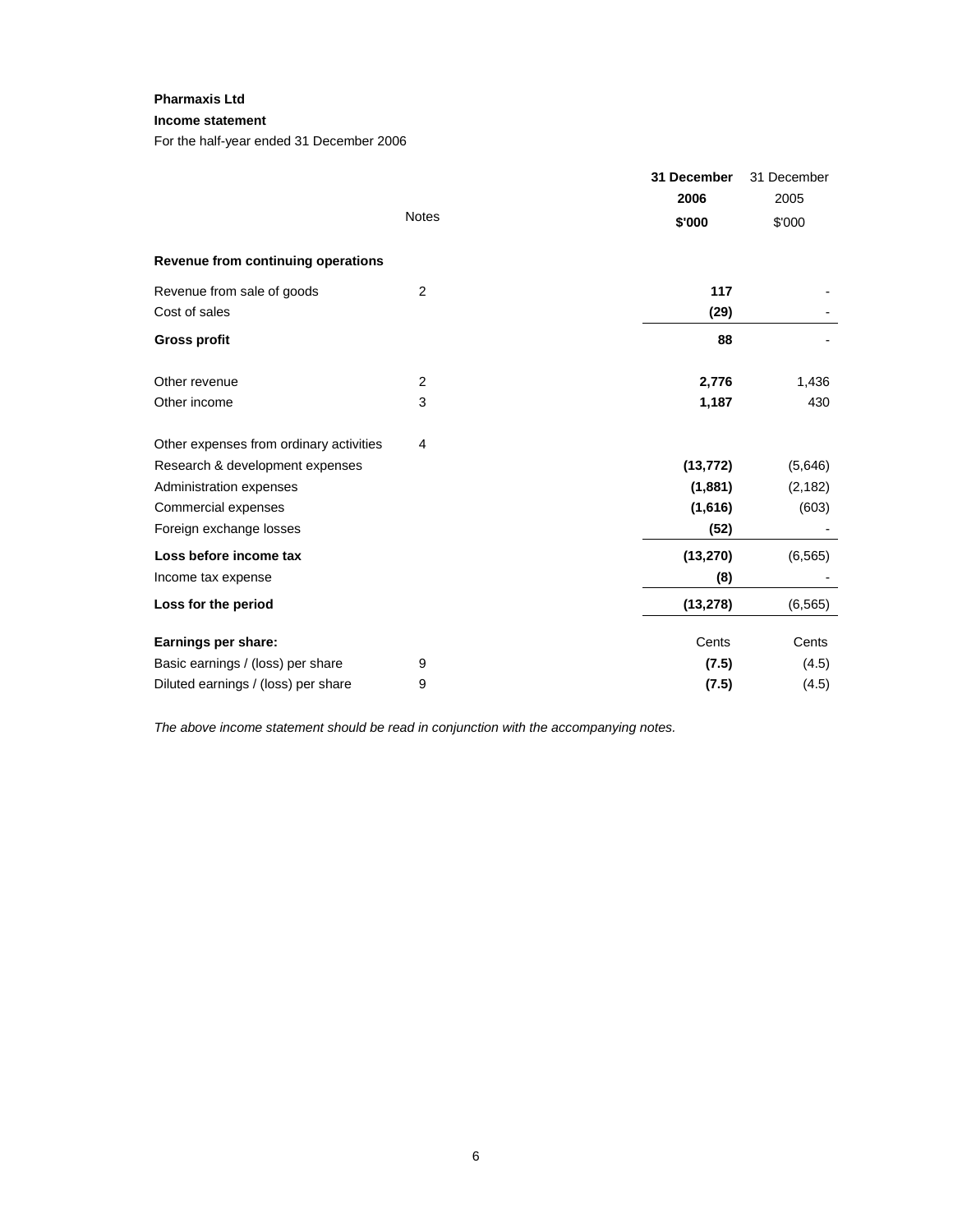# **Pharmaxis Ltd Balance sheet**  As at 31 December 2006

|                                  | 31 December | 30 June   |
|----------------------------------|-------------|-----------|
|                                  | 2006        | 2006      |
| <b>Notes</b>                     | \$'000      | \$'000    |
| <b>ASSETS</b>                    |             |           |
| <b>Current assets</b>            |             |           |
| Cash and cash equivalents        | 86,073      | 97,840    |
| Trade and other receivables      | 1,679       | 1,371     |
| Inventories                      | 72          | 100       |
| Total current assets             | 87,824      | 99,311    |
| <b>Non-current assets</b>        |             |           |
| Receivables                      | 255         | 284       |
| Other financial assets           | 271         | 272       |
| Plant and equipment              | 3,637       | 3,205     |
| Intangible assets                | 1,181       | 1,195     |
| Total non-current assets         | 5,344       | 4,956     |
| <b>Total assets</b>              | 93,168      | 104,267   |
| <b>LIABILITIES</b>               |             |           |
| <b>Current liabilities</b>       |             |           |
| Trade and other payables         | 6,616       | 5,257     |
| Other liabilities                | 29          | 48        |
| <b>Current tax liabilities</b>   | 13          | 5         |
| <b>Total current liabilities</b> | 6,658       | 5,310     |
| <b>Non-current liabilities</b>   |             |           |
| Provisions                       | 91          | 63        |
| Other liabilities                |             | 6         |
| Total non-current liabilities    | 91          | 69        |
| <b>Total liabilities</b>         | 6,749       | 5,379     |
| <b>Net assets</b>                | 86,419      | 98,888    |
| <b>EQUITY</b>                    |             |           |
| 5(a)<br>Contributed equity       | 134,925     | 134,745   |
| 5( c)<br>Reserves                | 3,151       | 2,522     |
| Accumulated losses<br>5(d)       | (51, 657)   | (38, 379) |
| <b>Total equity</b>              | 86,419      | 98,888    |

*The above balance sheet should be read in conjunction with the accompanying notes.*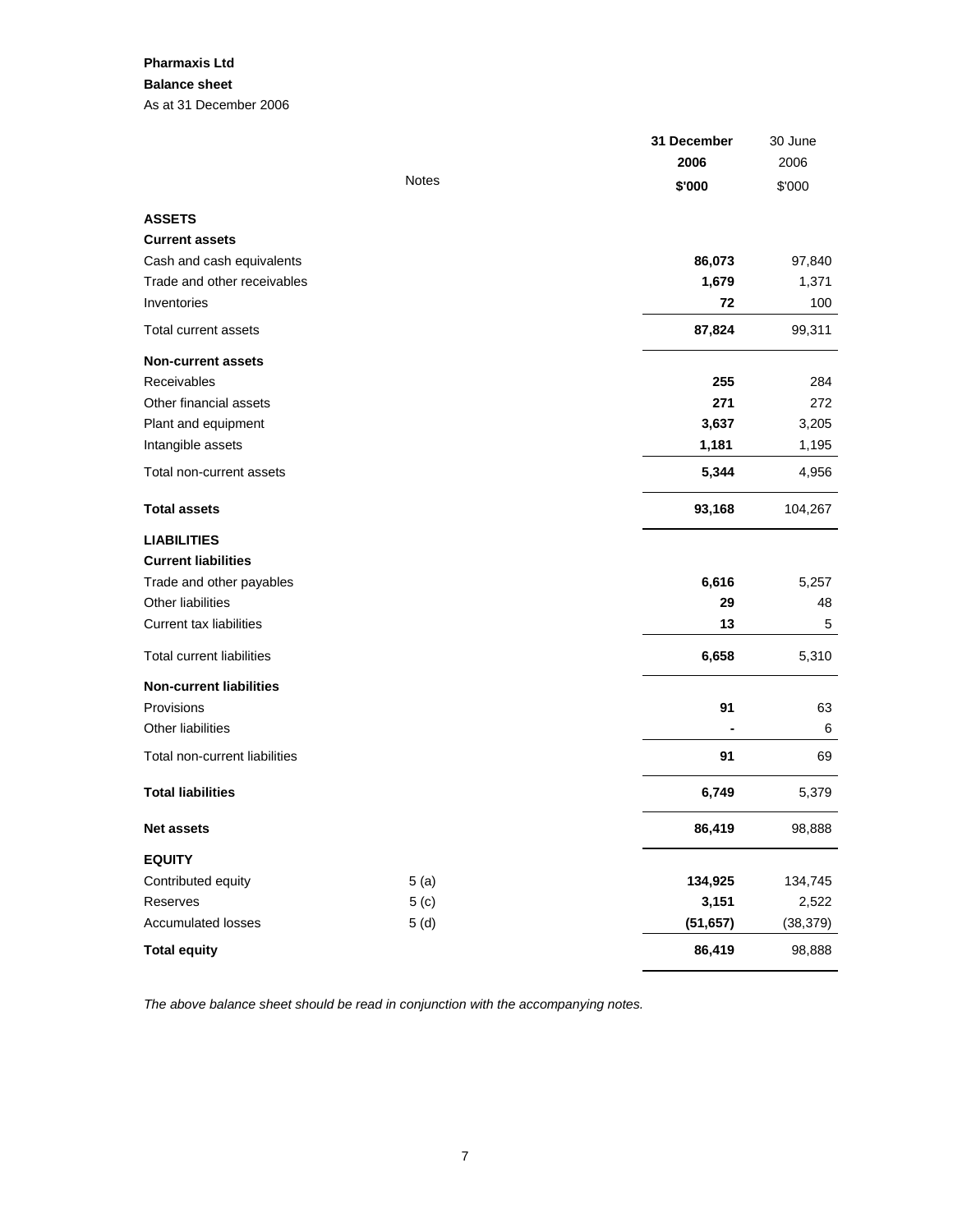# **Statement of changes in equity**

For the half-year ended 31 December 2006

|                                                                         | 31 December | 31 December |
|-------------------------------------------------------------------------|-------------|-------------|
|                                                                         | 2006        | 2005        |
|                                                                         | \$'000      | \$'000      |
| Total equity at the beginning of the financial year                     | 98,888      | 35,467      |
| Total recognised income and expense for the<br>period                   |             |             |
| Loss for the period                                                     | (13, 278)   | (6, 565)    |
| Transactions with equity holders in their capacity<br>as equity holders |             |             |
| Contributions of equity, net of transaction costs                       | 180         | 79,600      |
| Employee share options                                                  | 629         | 404         |
| Total equity at the end of the financial period                         | 86,419      | 108,906     |

*The above statement of changes in equity should be read in conjunction with the accompanying notes.*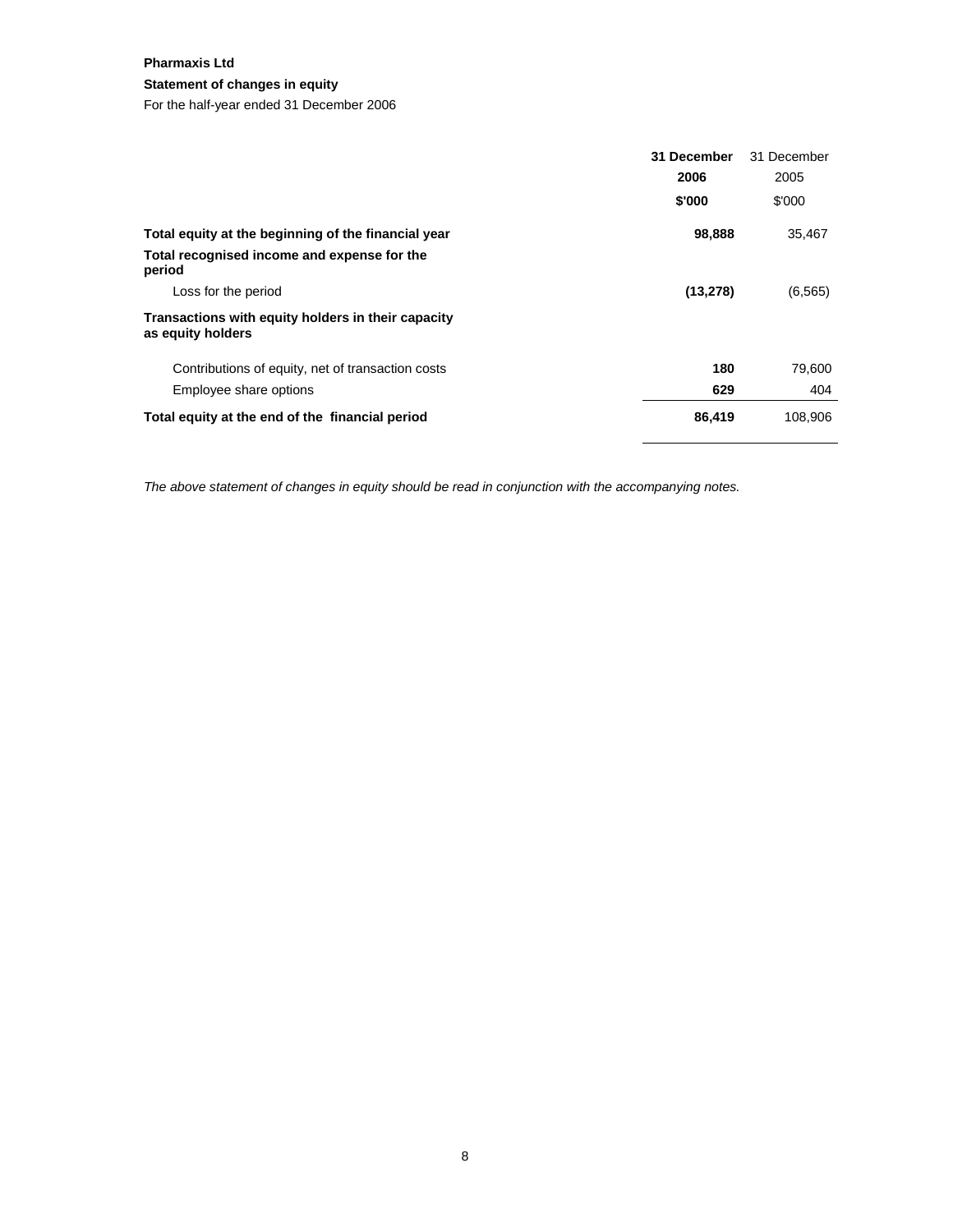# **Cash flow statement**

For the half-year ended 31 December 2006

|                                                                                       | 31 December | 31 December |
|---------------------------------------------------------------------------------------|-------------|-------------|
|                                                                                       | 2006        | 2005        |
|                                                                                       | \$'000      | \$'000      |
| Cash flows from operating activities                                                  |             |             |
| Receipts from customers (inclusive of<br>goods and services tax)                      | 74          |             |
| Payments to suppliers and employees<br>(inclusive of goods and services tax)          | (14, 863)   | (7, 378)    |
|                                                                                       | (14, 789)   | (7, 378)    |
| Research grant receipts from government                                               | 941         | 363         |
| Interest received                                                                     | 2,776       | 1,436       |
| Income taxes paid                                                                     |             |             |
| Net cash outflow from operating<br>activities                                         | (11, 072)   | (5,579)     |
| Cash flows from investing activities                                                  |             |             |
| Payments for plant and equipment                                                      | (833)       | (960)       |
| Proceeds from disposal of plant &<br>equipment                                        | $12 \,$     |             |
| Payments for intangible assets                                                        | (55)        | (16)        |
| Net cash outflow from investing<br>activities                                         | (876)       | (976)       |
| Cash flows from financing activities                                                  |             |             |
| Proceeds from issues of shares                                                        | 180         | 86,554      |
| Share issue transaction costs                                                         |             | (6,954)     |
| Net cash inflow from financing activities                                             | 180         | 79,600      |
| Net increase/(decrease) in cash and<br>cash equivalents                               | (11, 768)   | 73,045      |
| Cash and cash equivalents at the<br>beginning of the financial year                   | 97,840      | 33,389      |
| Effects of exchange rate changes on the<br>balance of cash held in foreign currencies | 1           |             |
| Cash and cash equivalents at the<br>end of the financial period                       | 86,073      | 106,434     |

*The above cash flow statement should be read in conjunction with the accompanying notes.*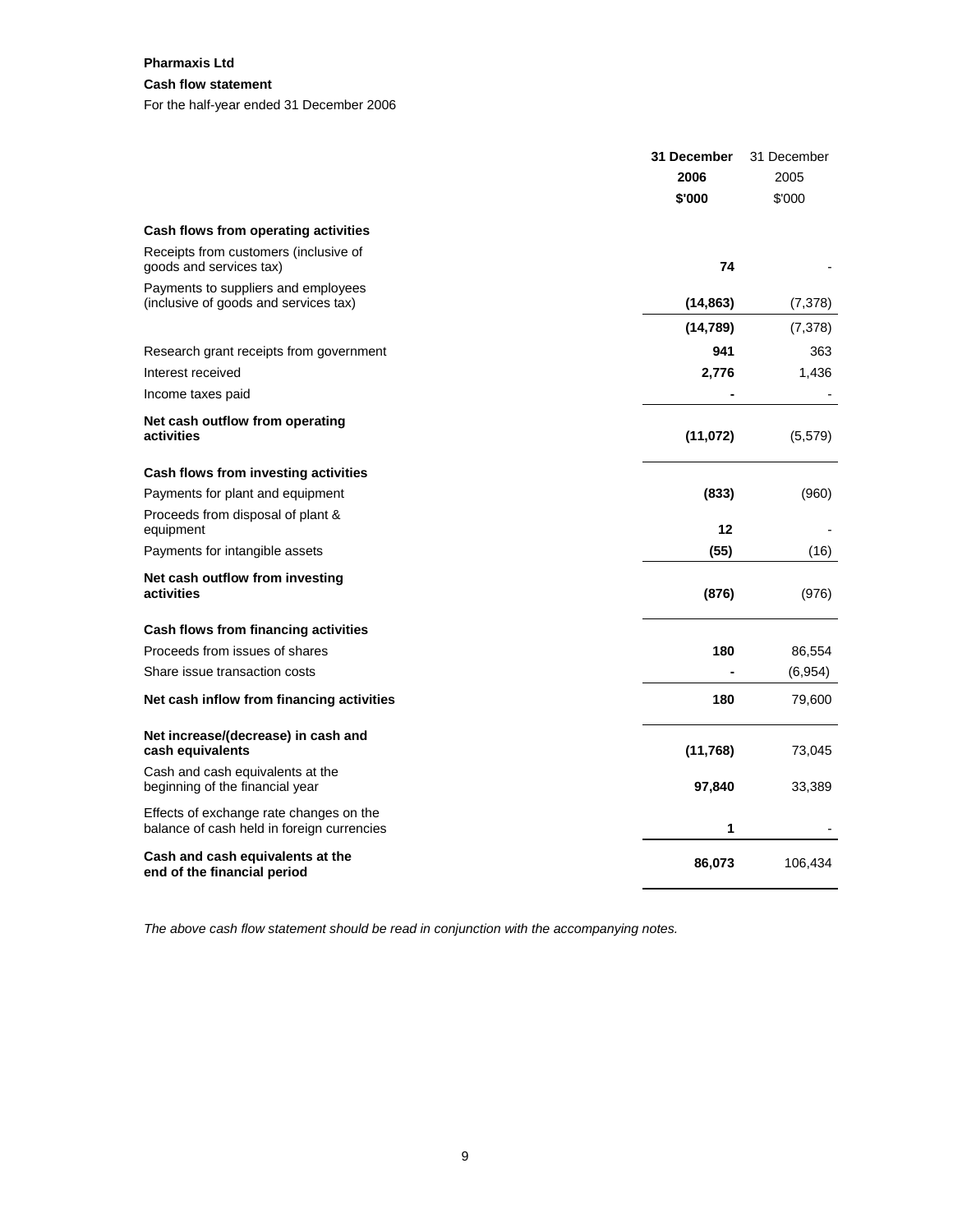## **1. Basis of preparation of half-year report**

This general purpose financial report for the interim half-year reporting period ended 31 December 2006 has been prepared in accordance with Accounting Standard AASB 134 *Interim Financial Reporting* and the *Corporations Act 2001*.

This interim financial report does not include all the notes of the type normally included in an annual financial report. Accordingly, this report is to be read in conjunction with the annual report for the year ended 30 June 2006 and any public announcements made by Pharmaxis Ltd during the interim reporting period in accordance with the continuous disclosure requirements of the *Corporations Act* 2001.

The accounting policies adopted are consistent with those of the previous financial year and corresponding interim reporting period.

The financial report relates to the consolidated group, being the Company and its subsidiary. As the subsidiary was acquired 6<sup>th</sup> February 2006 the comparative data for the period to 31 December 2005 relates to the Company itself.

## **2. Revenue**

|    |                   | 31 December<br>2006<br>\$'000 | 31 December<br>2005<br>\$'000 |
|----|-------------------|-------------------------------|-------------------------------|
|    | Sales revenue     |                               |                               |
|    | Sale of goods     | 117                           | $\blacksquare$                |
|    | Other revenue     |                               |                               |
|    | Interest          | 2,776                         | 1,436                         |
| 3. | Other income      |                               |                               |
|    | Government grants | 1,187                         | 430                           |

Government grants comprised the following:

i. R&D START program grants of \$24 (2005: \$424).

ii. Australian Government's Pharmaceuticals Partnerships Program ("P3") grants of \$1,163 (2005: \$Nil).

iii. NSW Department of State and Regional Development commercial grants of \$Nil (2005: \$6).

# **4. Expenses**

|                                                                     | 31 December | 31 December |
|---------------------------------------------------------------------|-------------|-------------|
|                                                                     | 2006        | 2005        |
|                                                                     | \$'000      | \$'000      |
| Loss before income tax includes the following<br>specific expenses: |             |             |
| Depreciation                                                        |             |             |
| Plant and equipment                                                 | 325         | 433         |
| Computer equipment                                                  | 50          | 32          |
| Leasehold improvements                                              | 11          | 22          |
| Total depreciation                                                  | 386         | 487         |
| Amortisation                                                        |             |             |
| <b>Patents</b>                                                      | 46          | 45          |
| Trademarks                                                          | 1           |             |
| Software                                                            | 21          |             |
| Total amortisation                                                  | 68          | 45          |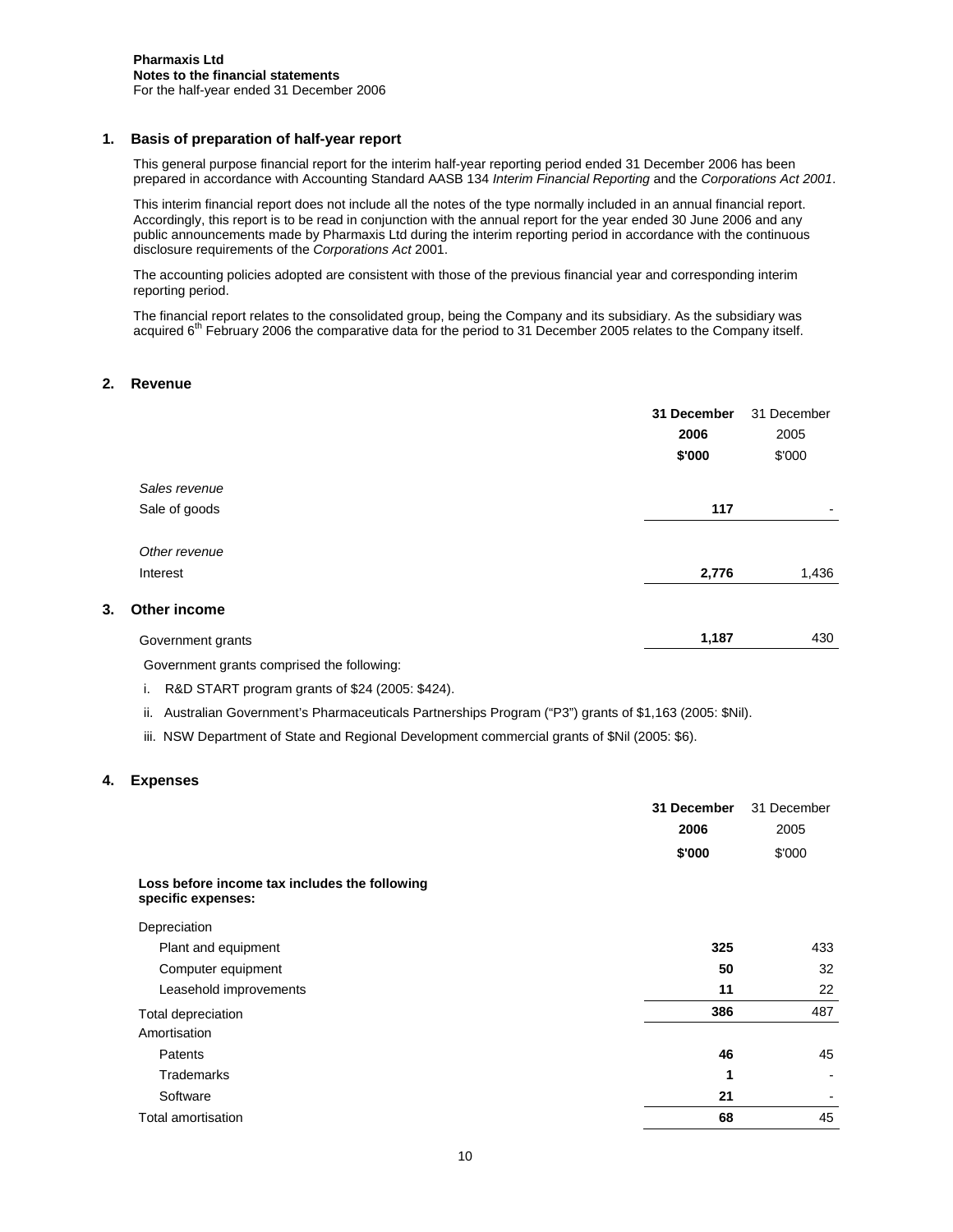**Pharmaxis Ltd Notes to the financial statements**  For the half-year ended 31 December 2006 (continued)

# **4. Expenses (continued)**

|                                             | 31 December | 31 December    |
|---------------------------------------------|-------------|----------------|
|                                             | 2006        | 2005           |
|                                             | \$'000      | \$'000         |
| Net loss on disposal of plant and equipment | 3           |                |
| Rental expense relating to operating leases | 233         | 167            |
| Net foreign exchange losses                 | 52          | $\blacksquare$ |
| Employee benefits expense                   |             |                |
| Defined contribution superannuation expense | 219         | 139            |
| Other employee benefits expenses            | 4,265       | 2,505          |

## **5. Equity and reserves**

|                      | <b>Parent entity</b> |               | <b>Parent entity</b> |         |
|----------------------|----------------------|---------------|----------------------|---------|
|                      | 31 December          | 30 June       | 31 December          | 30 June |
|                      | 2006                 | 2006          | 2006                 | 2006    |
|                      | <b>Shares</b>        | <b>Shares</b> | \$'000               | \$'000  |
| Share capital<br>(a) |                      |               |                      |         |
| Ordinary shares      |                      |               |                      |         |
| Fully paid           | 177,355,717          | 176,903,592   | 134,925              | 134,745 |

## **Movements in ordinary share capital:**

| Date             | <b>Details</b>               | Number of<br>shares | <b>Issue price</b> | \$'000  |
|------------------|------------------------------|---------------------|--------------------|---------|
| 1 July 2006      | Opening balance              | 176,903,592         |                    | 134,745 |
| 19 July 2006     | Exercise of employee options | 56,000              | 0.3125<br>\$.      | 18      |
| 19 July 2006     | Exercise of employee options | 1,500               | 1.7900<br>\$.      | 3       |
| 4 September 2006 | Exercise of employee options | 10,000              | 0.3125<br>\$.      | 3       |
| 19 October 2006  | Exercise of employee options | 60,000              | 0.1250<br>\$.      | 7       |
| 19 October 2006  | Exercise of employee options | 160,000             | 0.3125<br>\$.      | 50      |
| 19 October 2006  | Exercise of employee options | 25,000              | 1.7900<br>\$.      | 45      |
| 6 November 2006  | Exercise of employee options | 10,000              | 0.3125<br>\$       | 3       |
| 27 November 2006 | Exercise of employee options | 2,500               | \$.<br>1.1470      | 3       |
| 27 November 2006 | Exercise of employee options | 10,000              | \$.<br>0.3125      | 3       |
| 27 November 2006 | Exercise of employee options | 1,500               | 1.7900<br>\$.      | 3       |
| 7 December 2006  | Exercise of employee options | 3,125               | 1.7900<br>\$.      | 6       |
| 7 December 2006  | Exercise of employee options | 2,500               | 0.8340<br>\$.      | 2       |
| 7 December 2006  | Exercise of employee options | 110,000             | 0.3125<br>\$.      | 34      |
| 31 December 2006 | <b>Balance</b>               | 177,355,717         |                    | 134,925 |

# **(b) Ordinary shares**

Ordinary shares entitle the holder to participate in dividends and the proceeds on winding up of the company in proportion to the number of and amounts paid on the shares held.

On a show of hands every holder of ordinary shares present at a meeting in person or by proxy, is entitled to one vote, and upon a poll each share is entitled to one vote.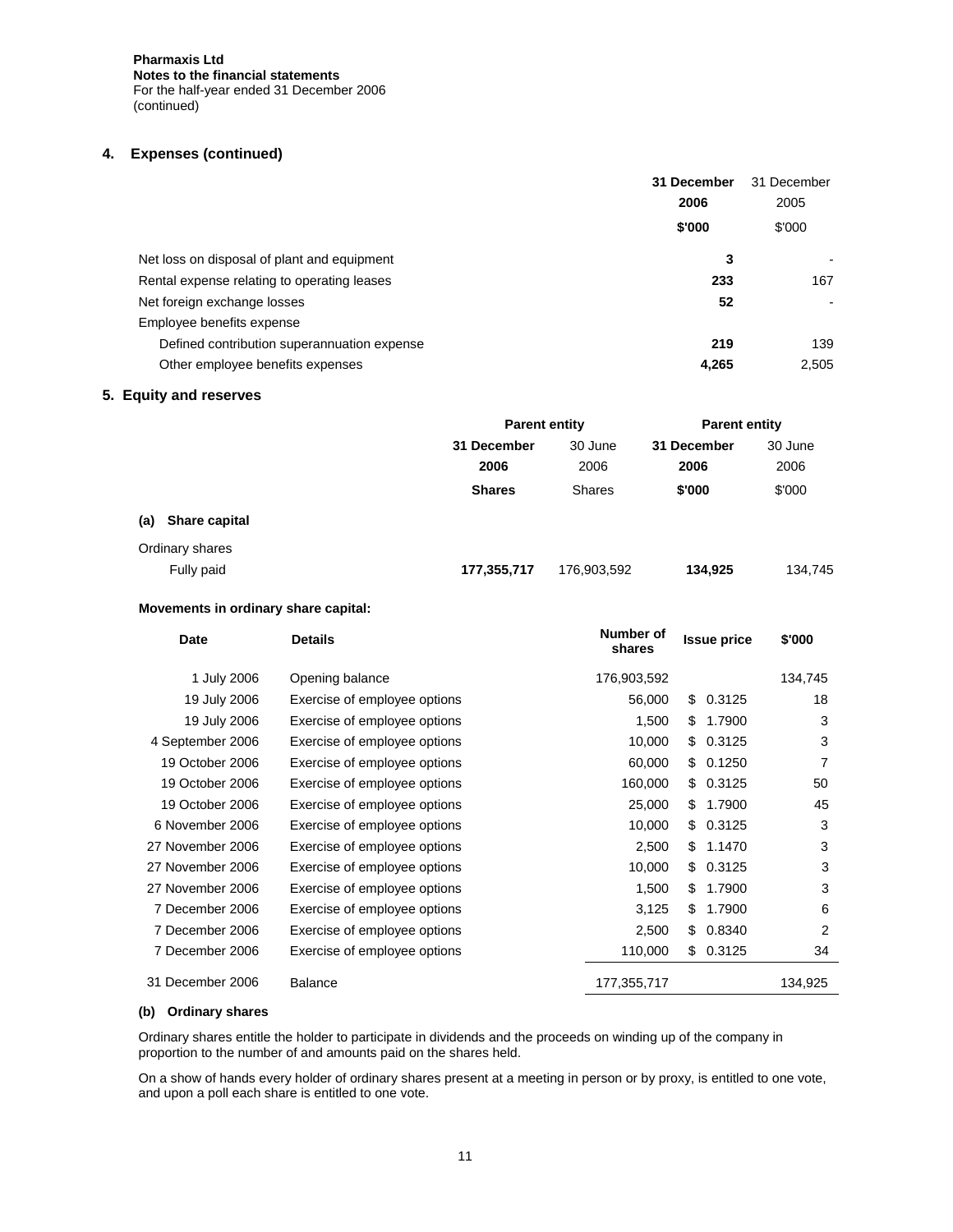**Pharmaxis Ltd Notes to the financial statements**  For the half-year ended 31 December 2006 (continued)

## **5. Equity and reserves (continued)**

|                                                               | 31 December<br>2006 | 30 June<br>2006 |
|---------------------------------------------------------------|---------------------|-----------------|
|                                                               | \$'000              | \$'000          |
|                                                               |                     |                 |
| <b>Movements in reserves</b><br>(c)                           |                     |                 |
| Share-based payments reserve                                  |                     |                 |
| Balance 1 July                                                | 2,521               | 1,397           |
| Option expense                                                | 629                 | 1,124           |
| Balance end of financial period                               | 3,150               | 2,521           |
| Foreign currency translation reserve                          |                     |                 |
| Balance 1 July                                                | 1                   |                 |
| Currency translation differences arising during<br>the period |                     | 1               |
| Balance end of financial period                               | 1                   | 1               |
| (d) Accumulated losses                                        |                     |                 |
| Movements in accumulated losses were as follows:              |                     |                 |
|                                                               | 2006                | 2006            |
|                                                               | \$'000              | \$'000          |
| Balance 1 July                                                | (38, 379)           | (20, 646)       |
| Net loss for the period                                       | (13, 278)           | (17, 733)       |
| Balance end of financial period                               | (51, 657)           | (38, 379)       |

### **(e) Nature and purpose of reserves**

#### *(i) Share-based payments reserve*

The share-based payments reserve is used to recognise the fair value of options granted.

#### *(ii) Foreign currency translation reserve*

Exchange differences arising on translation of the foreign controlled entity are taken to the foreign currency translation reserve.

#### **6. Contingent liabilities**

The parent entity and Group had contingent liabilities at 31 December 2006 in respect of:

## *Government grants*

The group has received three separate Australian Government research grants under the R&D START Program, all three of which have been completed. The Government may require the group to repay all or some of the amount of a particular grant together with interest in either of the following circumstances:

a) the company fails to use its best endeavours to commercialise the relevant grant project within a reasonable time of completion of the project; or

b) upon termination of a grant due to breach of agreement or insolvency.

The group continues the development and commercialisation of all three projects funded by the START Program. The total amount received under the START Program at 31 December 2006 was \$4,708.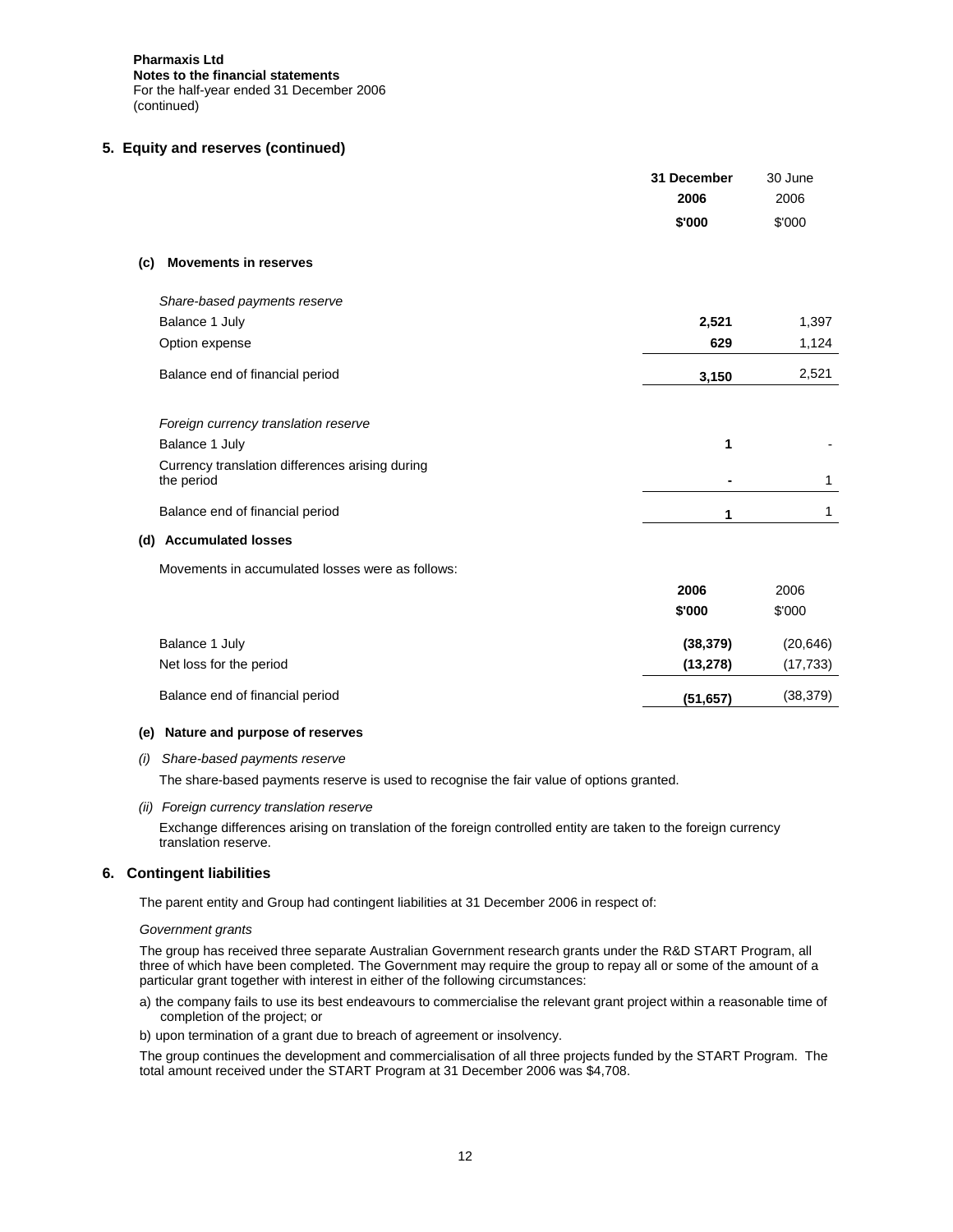## **6. Contingent liabilities (continued)**

The group received \$1,163 (2005: \$55) under the Australian Government's Pharmaceuticals Partnerships Program ("P3") during the financial period. The Government may require the group to repay all or some of the amount of the grant together with interest in any of the following circumstances:

- a) the Government determines that expenditure claimed on research projects do not meet the P3 guidelines; or
- b) upon termination of the grant due to breach of agreement, change in control of the group or insolvency.

*Other* 

The company has entered into an agreement with Macquarie Goodman to underwrite costs incurred as part of a development application for the proposed development of a purpose built facility. In the event that an Agreement of Lease is not entered into between the company and Macquarie Goodman in connection with the proposed development the company will be required to pay \$40 toward the DA submission.

#### *Guarantees*

The group's bankers have issued a bank guarantee of \$177 in relation to a rental bond for which no provision has been made in the accounts. This bank guarantee is secured by a security deposit held at the bank.

#### **7. Events occurring after the balance sheet date**

No matter or circumstance has arisen since 31 December 2006 that has significantly affected, or may significantly affect:

- (a) the group's operations in future financial years, or
- (b) the results of those operations in future financial years, or
- (c) the group's state of affairs in future financial years.

#### **8. Financial reporting by segments**

The group operates predominantly in one industry. The principal activities of the group are the research, development and commercialisation of pharmaceutical products.

The group operates predominantly in one geographical area, being Australia.

### **9. Earnings per share**

|     |                                                                                                                                    | 31 December<br>2006<br>Cents | 31 December<br>2005<br>Cents |
|-----|------------------------------------------------------------------------------------------------------------------------------------|------------------------------|------------------------------|
| (a) | Basic earnings per share                                                                                                           |                              |                              |
|     | Loss attributable to the ordinary equity holders of the company                                                                    | (7.5)                        | (4.5)                        |
| (b) | Diluted earnings per share                                                                                                         |                              |                              |
|     | Loss attributable to the ordinary equity holders of the company                                                                    | (7.5)                        | (4.5)                        |
| (c) | Weighted average number of shares used as the denominator                                                                          |                              |                              |
|     | Weighted average number of ordinary shares used as the denominator in<br>calculating basic and diluted earnings / (loss) per share | 177,079,426                  | 145.644.489                  |
|     |                                                                                                                                    |                              |                              |

#### **(d) Information concerning the classification of securities**

#### *Options*

Options granted to employees under the Pharmaxis Ltd Employee Option Plan are considered to be potential ordinary shares and have been included in the determination of diluted earnings per share to the extent to which they are dilutive. The options have not been included in the determination of basic earnings per share. Given the entity is currently loss making, the potential ordinary shares are anti-dilutive and have therefore not been included in the diluted earnings per share calculation.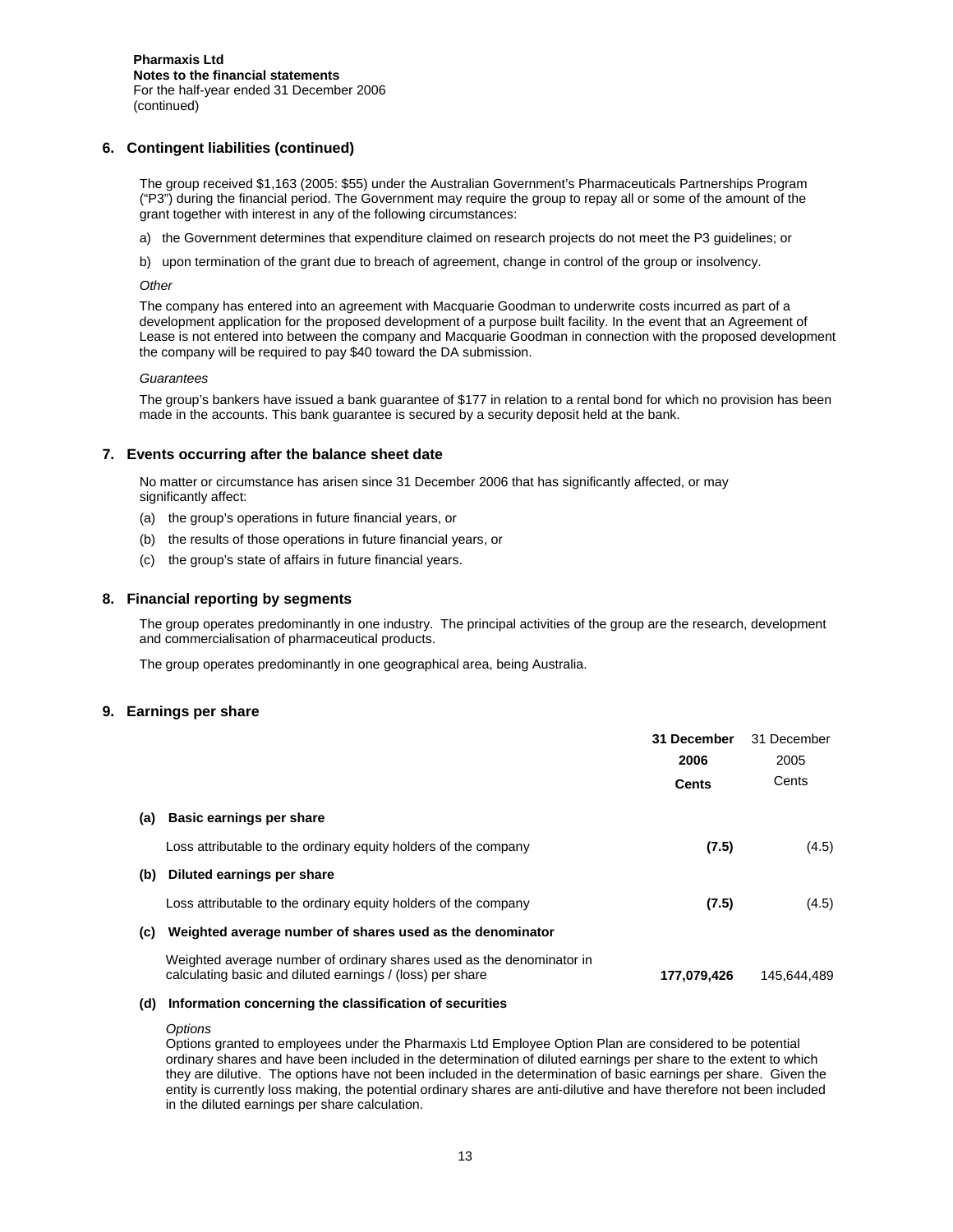#### **Pharmaxis Ltd Directors' declaration**  31 December 2006

In the directors' opinion:

- (a) the financial statements and notes set out on pages 6 to 13 are in accordance with the *Corporations Act 2001,* including:
	- (i) complying with Accounting Standards, the *Corporations Regulations 2001* and other mandatory professional reporting requirements; and
	- (ii) giving a true and fair view of the consolidated entity's financial position as at 31 December 2006 and of its performance, as represented by the results of its operations, changes in equity and its cash flows, for the half-year ended on that date; and
- $(b)$  there are reasonable grounds to believe that Pharmaxis Ltd will be able to pay its debts as and when they become due and payable.

This declaration is made in accordance with a resolution of the directors.

Alow D. Coberton.

Alan D Robertson Director

Sydney<br>8<sup>th</sup> February 2007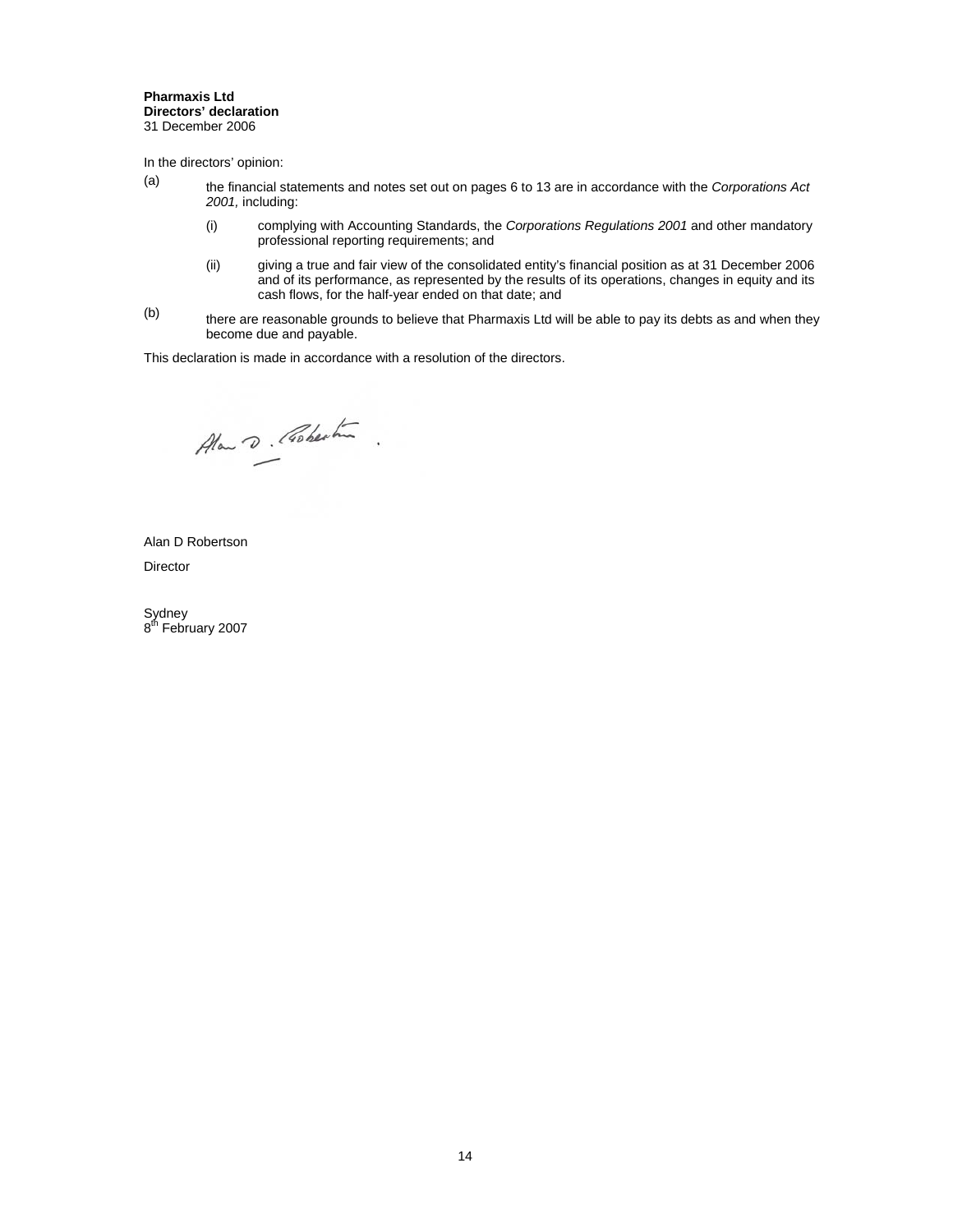# **PRICEWATERHOUSE COPERS**

**PricewaterhouseCoopers** ABN 52 780 433 757

Darling Park Tower 2 201 Sussex Street GPO BOX 2650 SYDNEY NSW 1171 DX 77 Svdnev Australia www.pwc.com/au Telephone +61 2 8266 0000 Facsimile +61 2 8266 9999

# Independent review report to the members of **Pharmaxis Ltd**

# Matters relating to the electronic presentation of the reviewed financial report

This review report relates to the financial report of Pharmaxis Ltd (the Company) for the half-year ended 31 December 2006 included on Pharmaxis' web site. The Company's directors are responsible for the integrity of the Company's web site. We have not been engaged to report on the integrity of this web site. The review report refers only to the financial report identified below. It does not provide an opinion on any other information which may have been hyperlinked to/from the financial report. If users of this report are concerned with the inherent risks arising from electronic data communications they are advised to refer to the hard copy of the reviewed financial report to confirm the information included in the reviewed financial report presented on this web site.

# **Statement**

Based on our review, which is not an audit, we have not become aware of any matter that makes us believe that the financial report of Pharmaxis Ltd:

- does not give a true and fair view, as required by the Corporations Act 2001 in Australia, of the financial position of Pharmaxis Ltd as at 31 December 2006 and of its performance for the half-year ended on that date, and
- is not presented in accordance with the Corporations Act 2001, Accounting  $\bullet$ Standard AASB 134: Interim Financial Reporting and other mandatory financial reporting requirements in Australia, and the Corporations Regulations 2001.

This statement must be read in conjunction with the rest of our review report.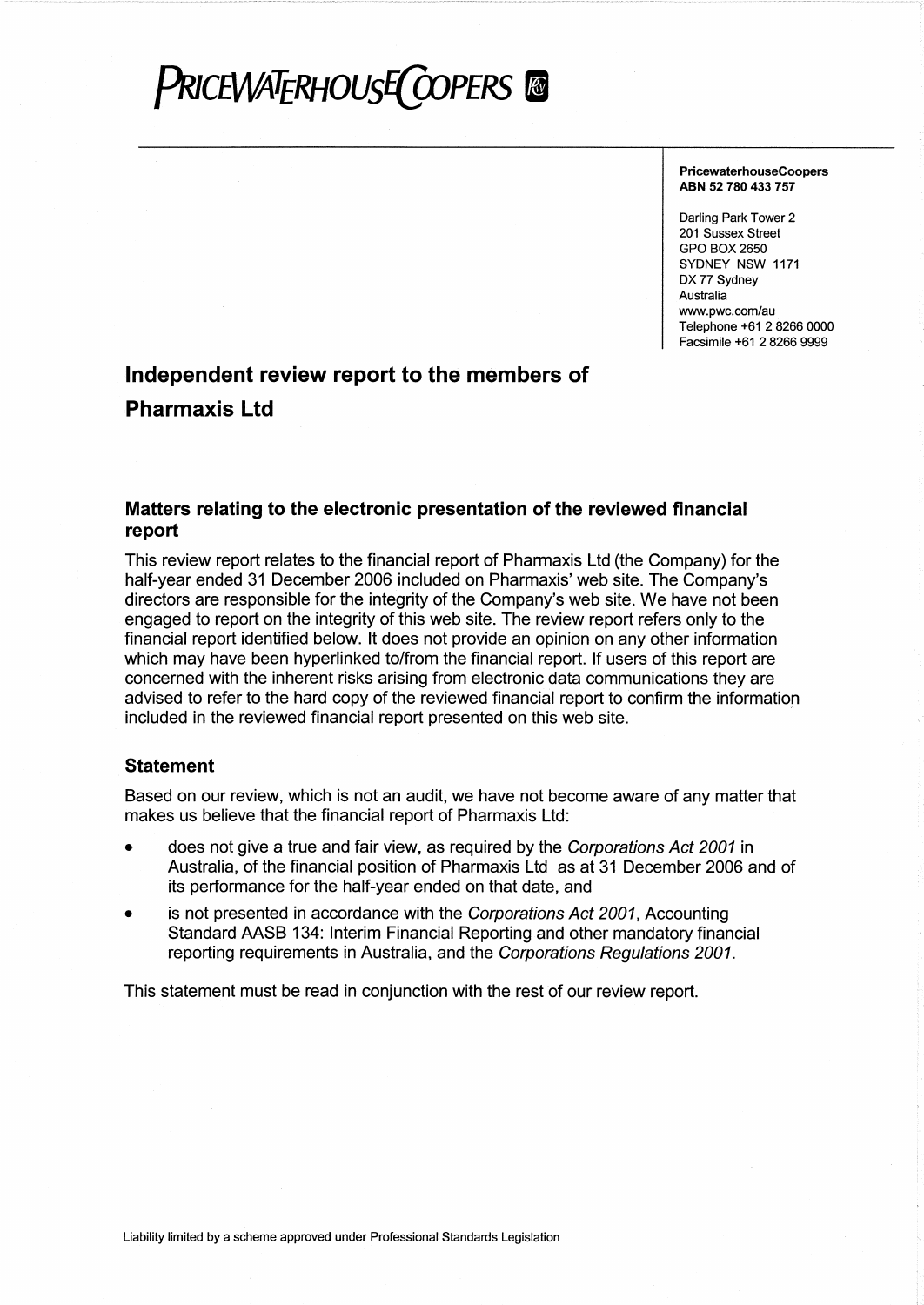# **PRICEWATERHOUSE COPERS**

# **Scope**

# The financial report and directors' responsibility

The financial report comprises the balance sheet, income statement, statement of changes in equity, cash flow statement, accompanying notes to the financial statements, and the directors' declaration for Pharmaxis Ltd, for the half-year ended 31 December 2006.

The directors of the company are responsible for the preparation and true and fair presentation of the financial report in accordance with the Corporations Act 2001. This includes responsibility for the maintenance of adequate accounting records and internal controls that are designed to prevent and detect fraud and error, and for the accounting policies and accounting estimates inherent in the financial report.

# **Review approach**

We conducted an independent review in order for the company to lodge the financial report with the Australian Securities and Investments Commission. Our review was conducted in accordance with Australian Auditing Standards applicable to review engagements. For further explanation of a review, visit our website http://www.pwc.com/au/financialstatementaudit.

We performed procedures in order to state whether, on the basis of the procedures described, anything has come to our attention that would indicate that the financial report does not present fairly, in accordance with the Corporations Act 2001, Accounting Standard AASB 134: Interim Financial Reporting and other mandatory financial reporting requirements in Australia, a view which is consistent with our understanding of the company's financial position, and its performance as represented by the results of its operations and cash flows.

We formed our statement on the basis of the review procedures performed, which included:

- inquiries of company personnel and
- analytical procedures applied to financial data.  $\bullet$

When this review report is included in a document containing the directors' report, our procedures include reading the director's report included with the financial report to determine whether it contains any material inconsistencies with the financial report.

These procedures do not provide all the evidence that would be required in an audit, thus the level of assurance provided is less than that given in an audit. We have not performed an audit, and accordingly, we do not express an audit opinion.

While we considered the effectiveness of management's internal controls over financial